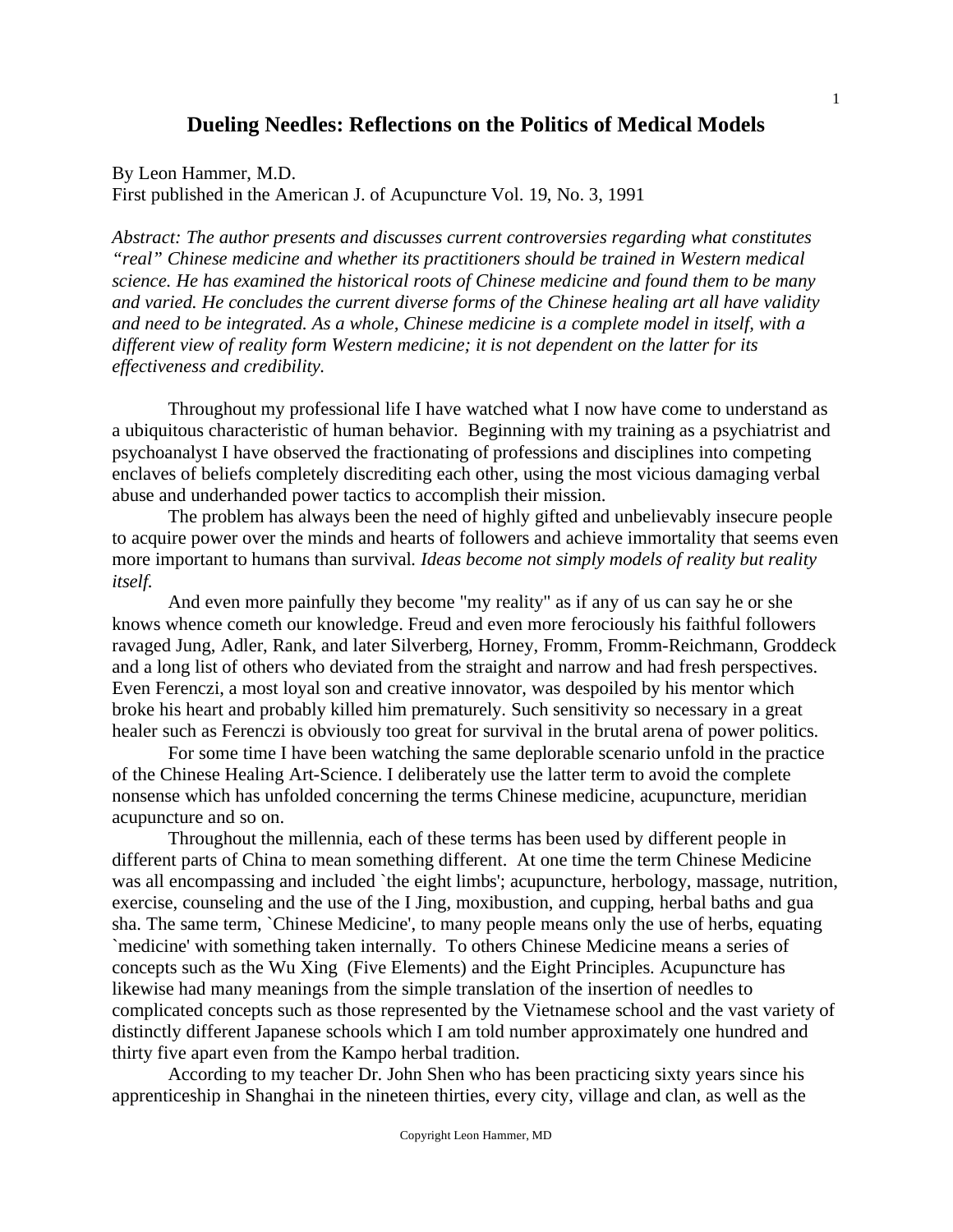Imperial Court and various philosophical schools in China had their own often startlingly distinct variety of this healing art. At one time I counted twenty-five discrete methods of diagnosis and treatment within my own files gathered over the past twenty years. China spawned the richest variety of healing methodologies ever recorded in the history of medicine. Westerners stationed in the various parts of China over the centuries as either clerics, diplomats or merchants each brought back with them a tiny fragment of this endless multiplicity of this great healing tradition, which they naturally assumed was the totality.

 Followers, as with those of Freud mentioned above, dug in around their tiny enclave of information to insist that theirs was the true `traditional' medicine and that all others were less traditional and inferior. They have done this and continue to do so, still ignorant of the true nature of the other disciplines that are no less traditional and true. Only in America have some students rebelled and sought a cross-fertilization of approaches. And since each aspect has something special to offer, some of us have tried to bring as much of it together to meld with our own unique nature for an art-science, which may be ultimately more beneficial to our patients. Where one approach may not work another might. This has been my experience.

 The debate about the nature and content of this elusive healing-art-science has been enormously complicated since nineteen forty-nine. I was informed by a Chinese practitioner, born after nineteen fourty-nine, that "we threw out all of that other garbage". The garbage to which this person referred included endless valuable material on all from the myriad sources which have existed in China since antiquity. They left out and forbade the practice and teaching of all of the indications for the points recorded in books I have from pre-Mao days which involved emotion, the mind, except in the most limited sense (Yin and Yang insanity for example), and the spirit of human nature (without which what do we really have left?).

The following quote from my book<sup> $\mathbf{i}$ </sup> has been corroborated by many sources both before and after the event. "On my way to the Beijing airport at the end of a three-months stay, a Chinese doctor (quite old) explained to me that in the early nineteen-sixties, responding to a drive by the World Health Organization to encourage the use and spread of indigenous health systems, the Chinese government brought together a group of acceptable Chinese physicians and ordered them to create `Traditional Chinese Medicine' so that under the auspices of that organization, it could be taught to the Chinese people and to foreigners. Thus ended the practice of `following' a master for years in relative servitude, and the thousands of blossoms on the tree of this medicine fell away until only one was left (TCM). *Anyone in the West who believes they have the "real" Chinese Medicine is living in a dangerous world of fantasy*."

 TCM has become mistakenly identified as the Chinese Healing Art-Science rather than as a twentieth century materialistic frankly Marxist version of it. I have studied it assiduously because it has so much to offer. But it is only one small part of that great heritage which is uniquely Chinese. This legacy was in a dynamic state of flux since its inception and allowed not only for diversification according to the need of the time and place but to constant change. One can read the Nei Jing about the development of the different methods in dissimilar parts of China, to get the flavor of what I mean. This was written twenty-two hundred years ago and the process of adaptation and variation has not ceased to this day.

 The development of acupuncture in this country has been slow and painful. Until recently the Chinese community was unwilling and/or unable to assist Americans in learning this work. Working in the back of herb stores in all of the great Chinatowns in this country were hundreds of the diverse practitioners of this great heritage who could have passed it on to Americans eager to learn the rich tapestry of their art. I know from personal experience that they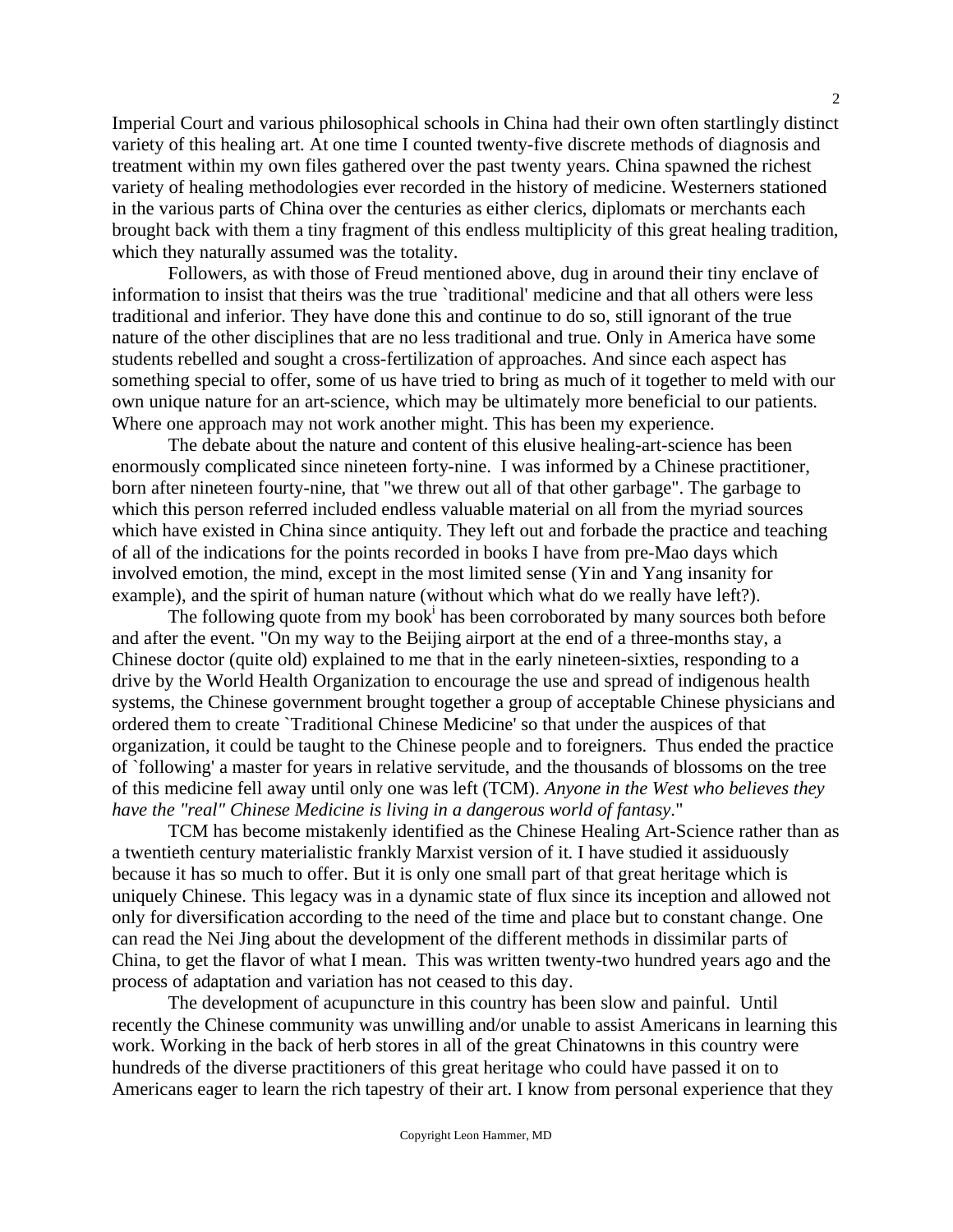would mostly not do so even to those Americans who learned their language. I was one of a handful of the few fortunate ones who found a Chinese master [Dr. Shen] who was willing to teach me even with the massive language barrier. Dr. So in Boston with whom I was briefly acquainted was another who was willing to teach.

 Consider the commitment of those who persisted and roamed the earth for this knowledge. I know many who were turned away, forced finally to travel to the Orient or Europe. They are now the pioneers of the Chinese Healing Art-Science in this country who have earned the right to lead and who have eventually returned to form their own schools here. These have grown steadily and painfully over the years into institutions which in the short period of three years produce a cadre of people, many of whom come to acupuncture with a rich background in the Western medical arts and healing, with basic entry level skills in the Chinese Healing Art-Science, and who are committed to growing and developing in the field. I am impressed from traveling around the country to teach or to site review schools with the love for this medicine and dedication to learning and expanding.

 Each of us in this field is struggling to understand and integrate the incomplete information we have harvested, to ask questions and find a way to get answers. This includes the teachers as well as the students. Thinking about reality, about what we are told and observe, in the thought forms of Chinese Medicine is a lifelong quest for everyone including the Chinese people raised since World War II. It is a lifelong challenge for everyone and we must open ourselves for insight and understanding from wherever we can get it.

 It is much easier to slip into the easy road of thinking in the understandably familiar Western thought forms. There are, I am told, now in China some forty thousand as yet unexamined books and papers on this tradition<sup>ii</sup> and certainly not translated. Think of how little we all know. Let us not settle for the easy way and surrender this quest of total understanding as some are presently suggesting simply because it is difficult and coming slowly. Yes, let us use what we know and understand at any one point of our development, but let us not be discouraged from the exciting and rich adventure of exploring and mastering the totality. Humility and a dedicated perseverance, not perfection, is enough for the moment.

 There is an entirely separate field of controversy engendered by the combination of Chinese medicine and Western medicine in China during the past forty years in which the former has become only a shadow of the latter<sup>iii</sup>. The struggle for power between the two factions is well known in the Chinese community in the West as well as in China, but the latter is a police state in which such an admission would be dangerous. The debate becomes extremely confused by the Western scientific exploration of the physiologic effects of inserting needles and the pharmacology of herbs both in China and in this country.

 The argument assumes several shapes. One is that Western diagnostic formulations are superior to the ancient ones and that everyone studying the Chinese healing arts must master and practice these techniques. As a Western physician it would be easy for me to embrace this position, that the two must be combined, that the diagnostic formulations of Western medicine dominate the picture, and be done with it. What after all do I personally, apart from integrity, have to lose?

 The second is that it is dangerous to insert needles unless one has made an extensive study of Western anatomy, physiology and pathology. The last is that Western science is so superior to what one learned colleague referred to as the ancient "proto-science" that the only acceptable application of this medicine would be in terms of Western research into hormones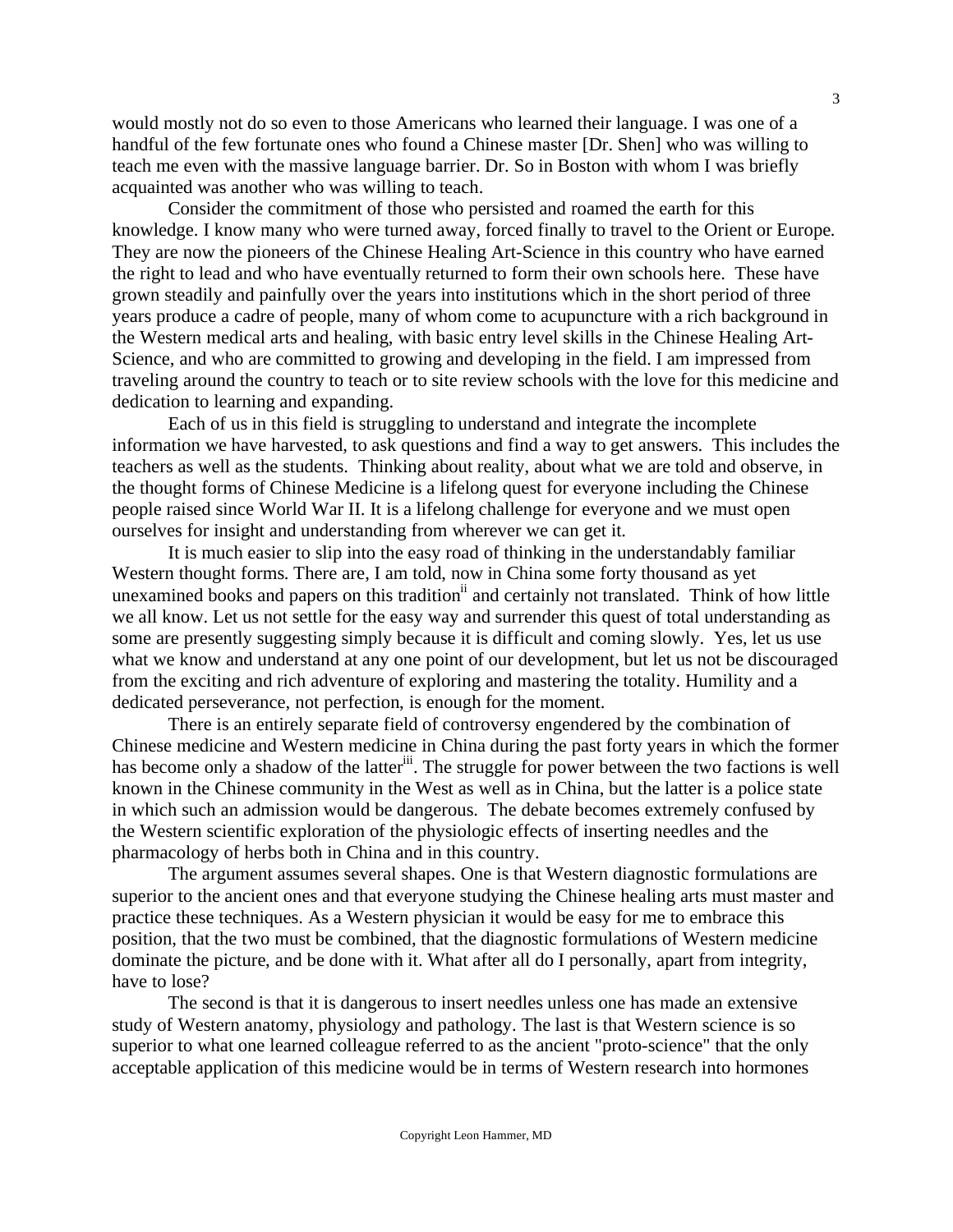such as endorphins or according to the distribution of the nervous system according to Western neuro-physiology.

 It is with trepidation that I take on these assertions. So powerful is the need of human beings for a powerful mythology that conquered people all over the earth gave up their deities to worship in the Western tradition simply because our weapons were superior to theirs, so therefore must our gods be also be greater.

 Western science is awesome to the average person and especially to the average physician and occupies that mythological niche of infallibility in their psyches. They who know little of what has been on the cutting edge of science since Max Plank, Neils Bohr, Einstein, Heisenberg and other physicists revolutionized the world of science into a sea of probabilities, chaos and uncertainty are under the spell of the certainty and predictability of the Western linear science of Newton and Bacon. They are not yet aware of how fragile science has found itself in the realm of reality and how tenuous is their mythology.

 Our incredible ecological mess is built partially around our belief that whatever mistakes we make will be solved by science. The terrible and benevolent God of the Old Testament is modern technology; it will almost destroy and then miraculously save us. How can one engage in a debate about such dominant religious beliefs? How can one make it clear that a model of reality, whether it be Chinese medicine or Western science is only a model which is trying to explain what is there and not the reality itself? How can one open minds to Einstein's statement of 1938 in which he said "Physical concepts are free creations of the human mind, and are not, however it may seem, uniquely determined by the external world. In our endeavor to understand reality we are somewhat like a man trying to understand the mechanism of a closed watch. He sees the face and the moving hands, even hears it ticking, but he has no way of opening the case. If he is ingenious he may form some picture of a mechanism which could be responsible for all the things he observes, but he may never be quite sure his picture is the only one which could explain his observations. He will never be able to compare his picture with the real mechanism and he cannot even imagine the possibility of the meaning of such a comparison."<sup>iv</sup>

 Western science and the Chinese Healing Art-Science are two different pictures of a mechanism which could be responsible for all we observe. Having been on both sides of this conceptual fence I am in a position to say that each explains and deals better on a practical level with different pieces of what is being observed. It is no small thing that, by comparison to its Western counterpart, Chinese Healing Art-Science is far better equipped to assess the process of disease, including the earliest stages, and is therefore far superior as a preventive medicine.

 I am not clever enough to know how all of this will play itself out on a conceptual and experimental level in the years ahead. I am quite certain that those whose minds are fixed in one position, or the other, know even less. I am dedicated to both models, and I intend to work towards giving both ways of explaining reality an equal opportunity to be available to a suffering mankind at least until the day that God announces the answer directly to us thus settling the matter once and for all. No one is sufficiently all-knowing at this point to justify standing in the way of either discipline in its pure forms.

 The Chinese Healing Art-Science stands on its own as does Western science. It has been as careful to avoid damage to its clients as any medicine in history and the facts are that the majority of reports of damage due to needles comes from the very part of the world where each practitioner has been extensively trained in Western anatomy, physiology and pathology. Though dire pronouncements concerning the mistakes made in this country are on record by those